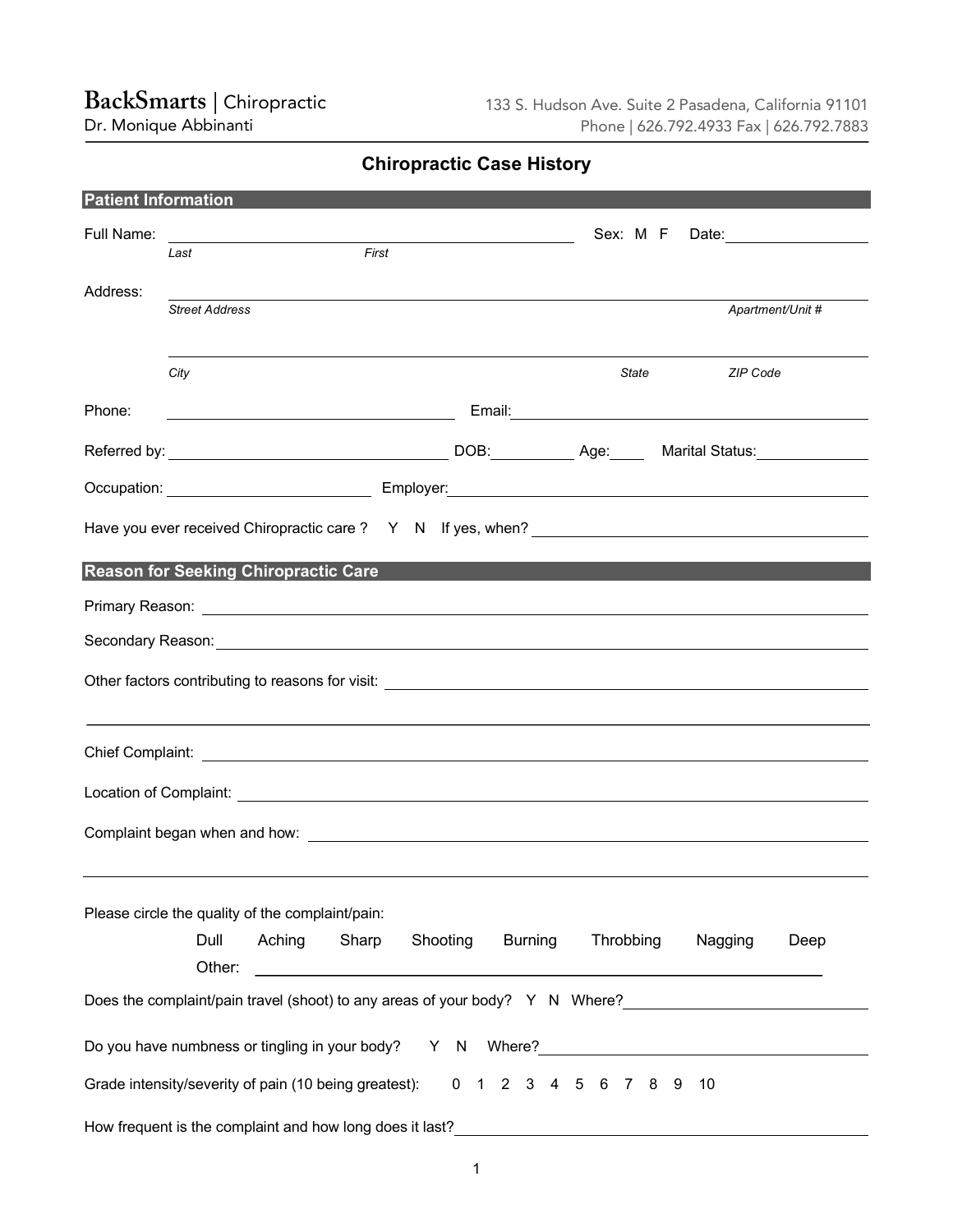Does anything aggravate the pain?

Does anything make it better?

Previous interventions, treatments, medications, surgeries, or care you have sought for this complaint:

| <b>Past Health History</b>                                                                                                                                                                                                    |                           |
|-------------------------------------------------------------------------------------------------------------------------------------------------------------------------------------------------------------------------------|---------------------------|
|                                                                                                                                                                                                                               |                           |
|                                                                                                                                                                                                                               |                           |
|                                                                                                                                                                                                                               |                           |
|                                                                                                                                                                                                                               |                           |
|                                                                                                                                                                                                                               |                           |
|                                                                                                                                                                                                                               |                           |
|                                                                                                                                                                                                                               |                           |
|                                                                                                                                                                                                                               |                           |
| Allergies:<br><u> Alexandria de la contrada de la contrada de la contrada de la contrada de la contrada de la contrada de la c</u>                                                                                            |                           |
| Medications:                                                                                                                                                                                                                  | Reasons for taking:       |
|                                                                                                                                                                                                                               |                           |
| <u> 1989 - Johann John Stone, markin fizik eta idazlearia (h. 1989).</u>                                                                                                                                                      |                           |
| the control of the control of the control of the control of the control of the control of the control of the control of the control of the control of the control of the control of the control of the control of the control |                           |
|                                                                                                                                                                                                                               |                           |
| Surgeries:                                                                                                                                                                                                                    | Type and date of surgery: |
|                                                                                                                                                                                                                               |                           |
|                                                                                                                                                                                                                               |                           |
|                                                                                                                                                                                                                               |                           |
|                                                                                                                                                                                                                               |                           |
| Female pregnancies and outcomes:                                                                                                                                                                                              | Date of delivery:         |
|                                                                                                                                                                                                                               |                           |
|                                                                                                                                                                                                                               |                           |
|                                                                                                                                                                                                                               |                           |
|                                                                                                                                                                                                                               |                           |
| Date of the beginning of your last menstrual period?                                                                                                                                                                          |                           |